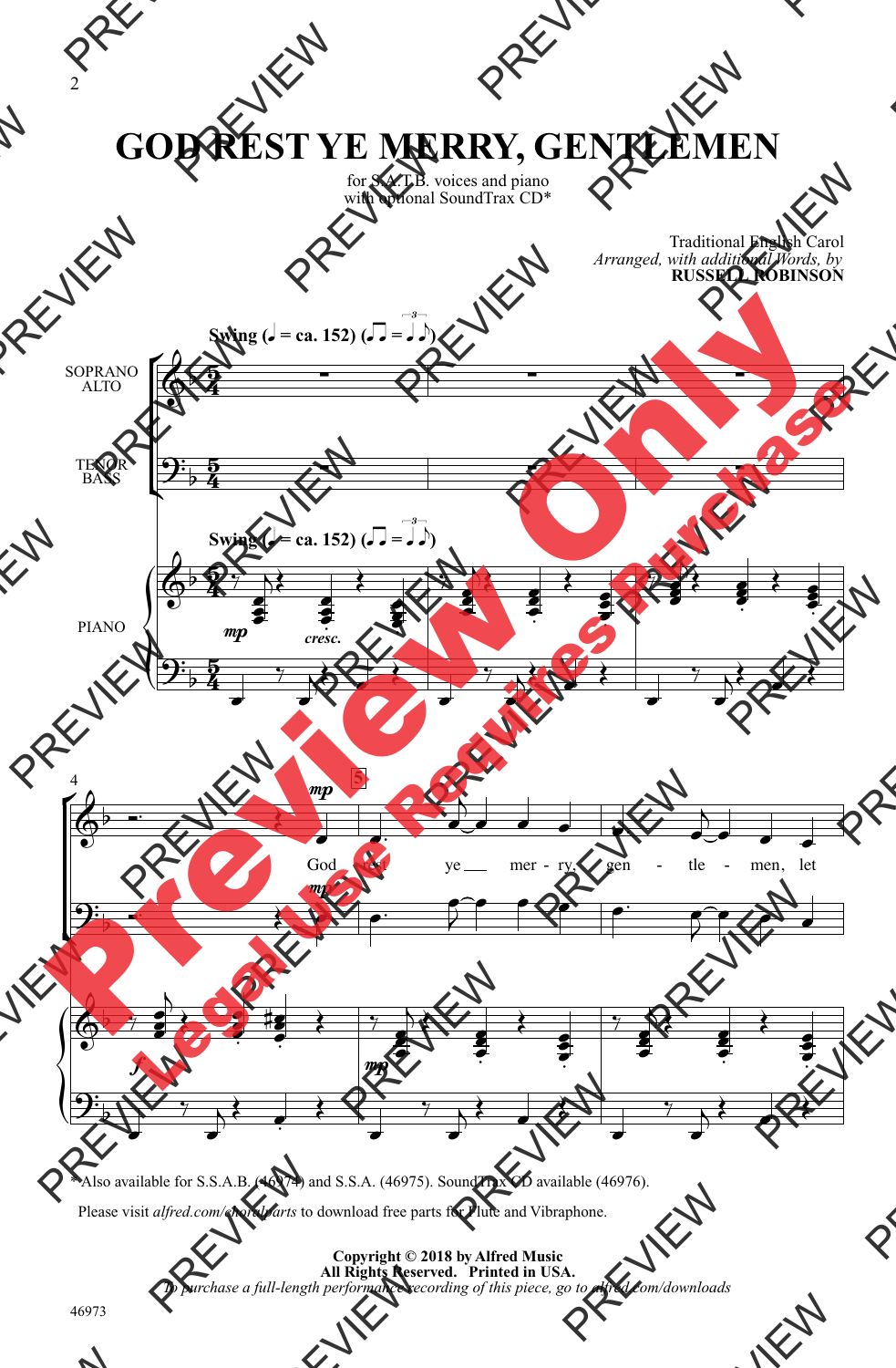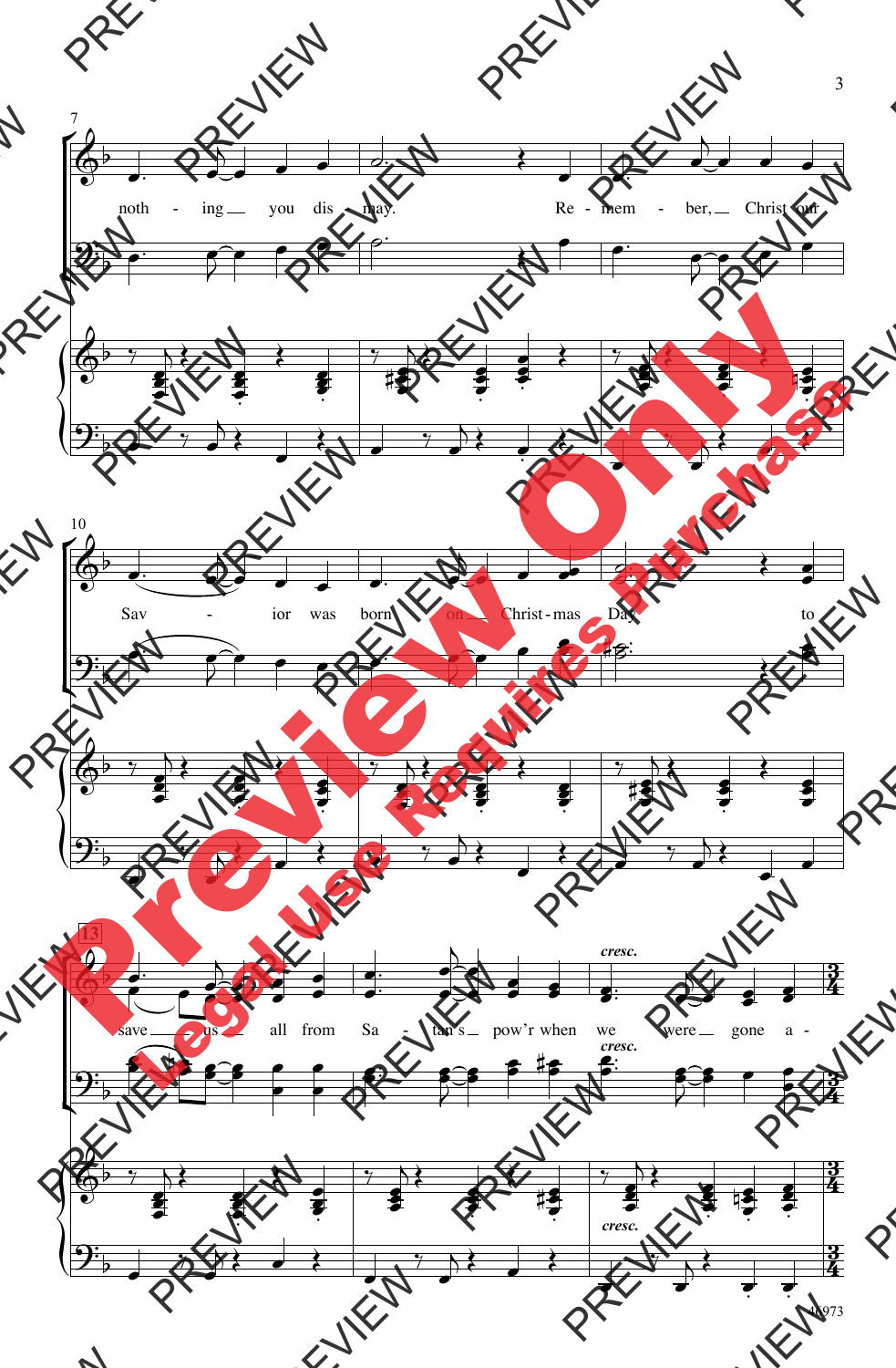

46973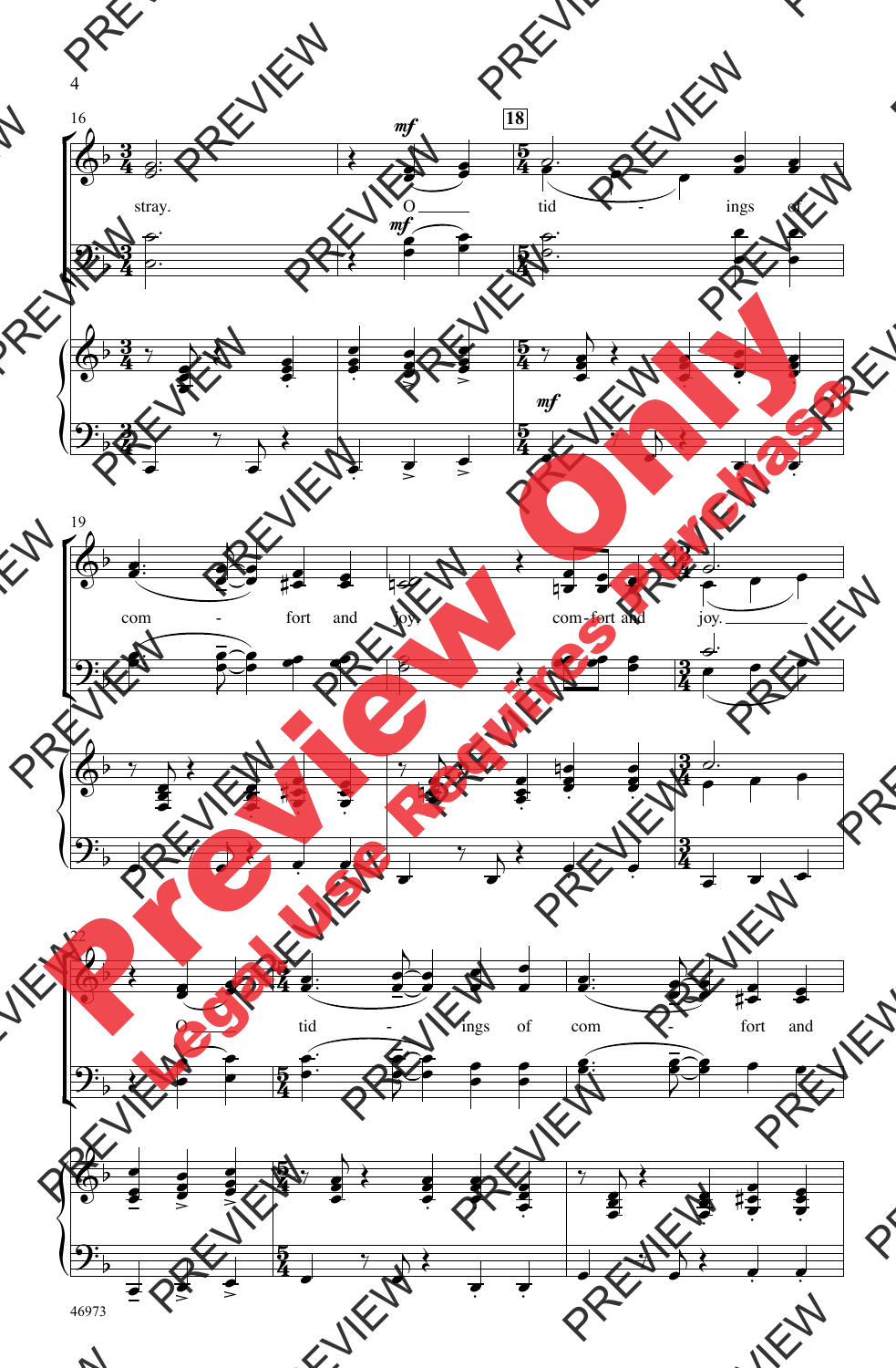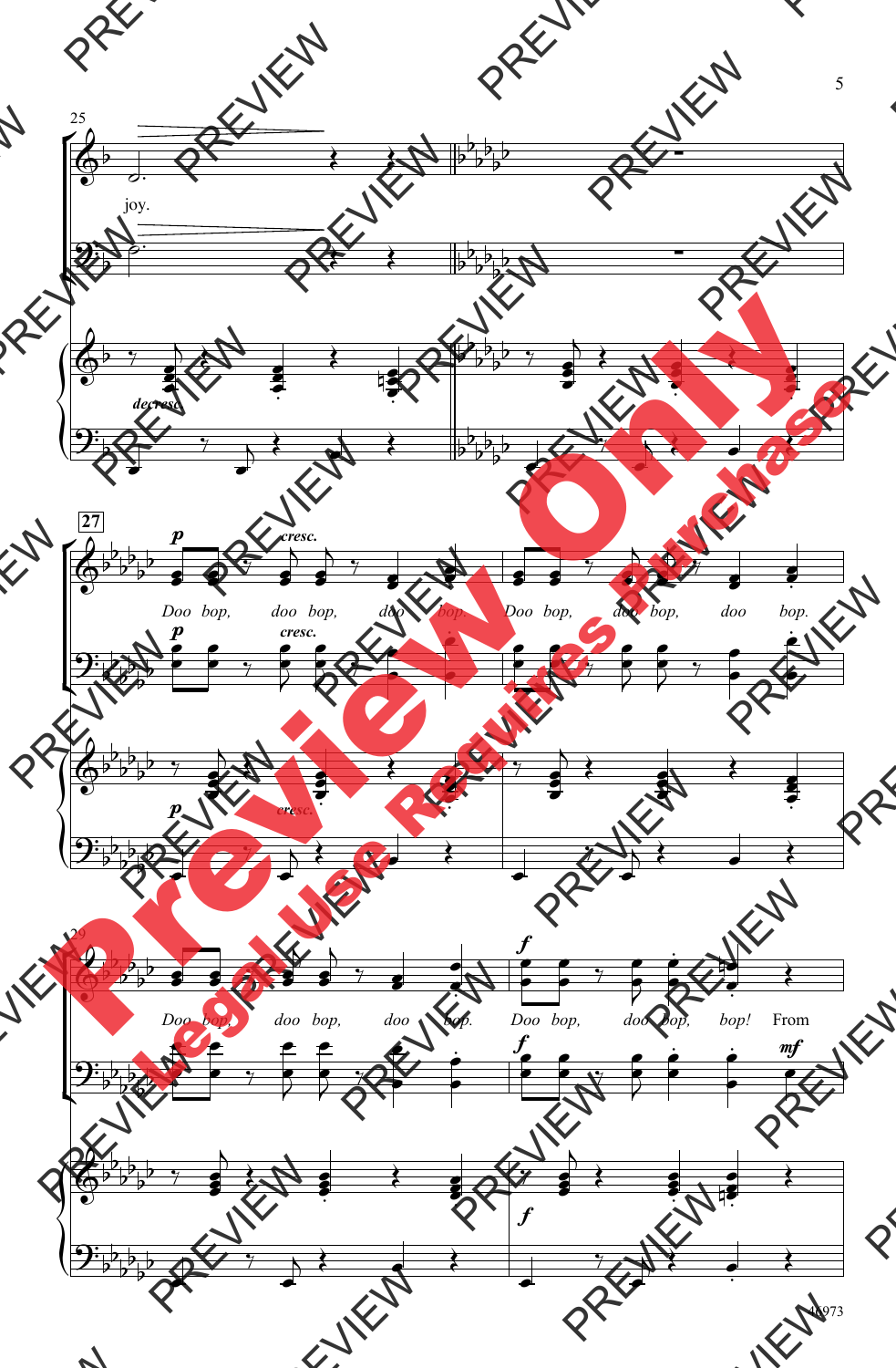

<sup>46973</sup>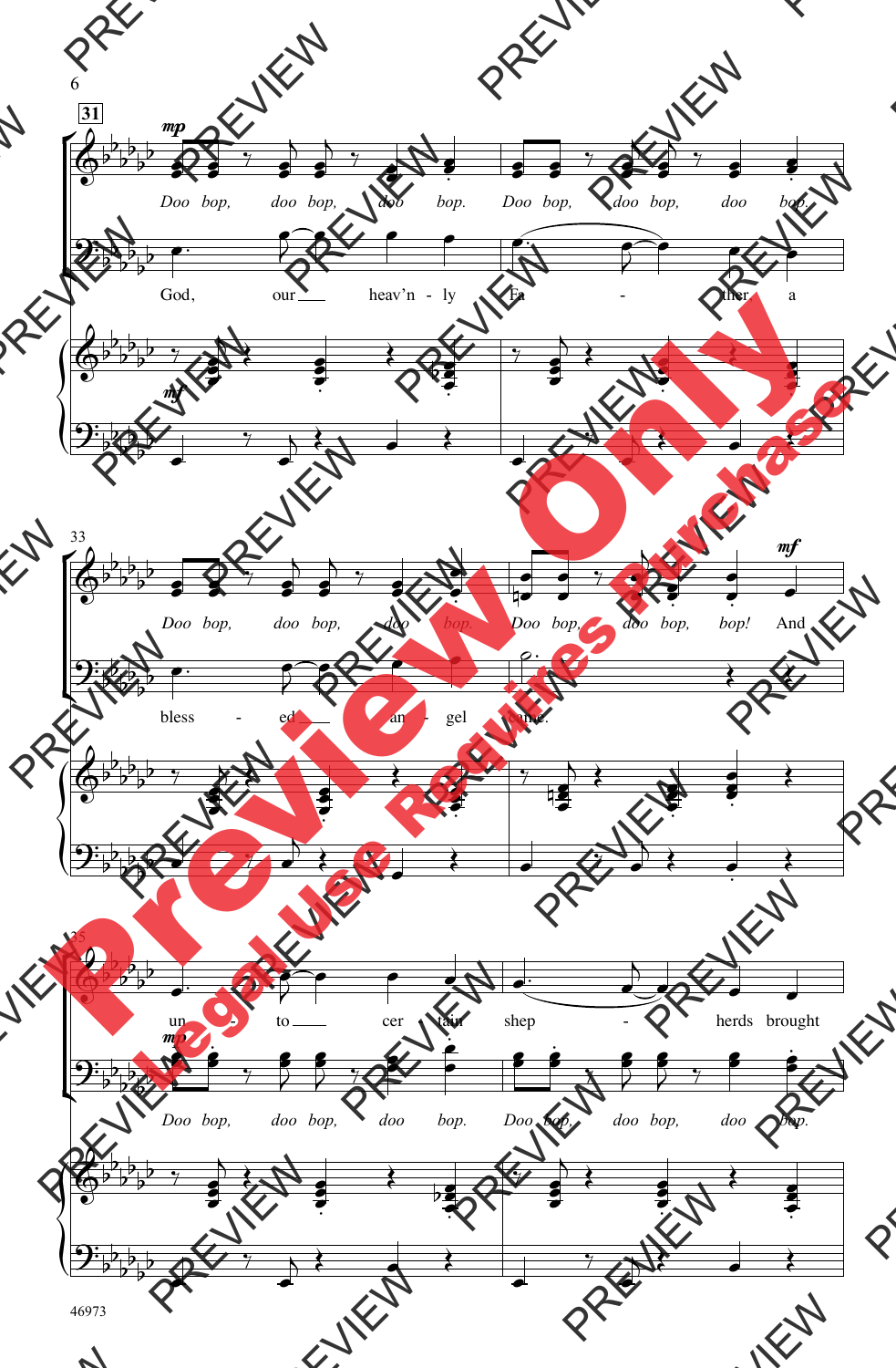

<sup>46973</sup>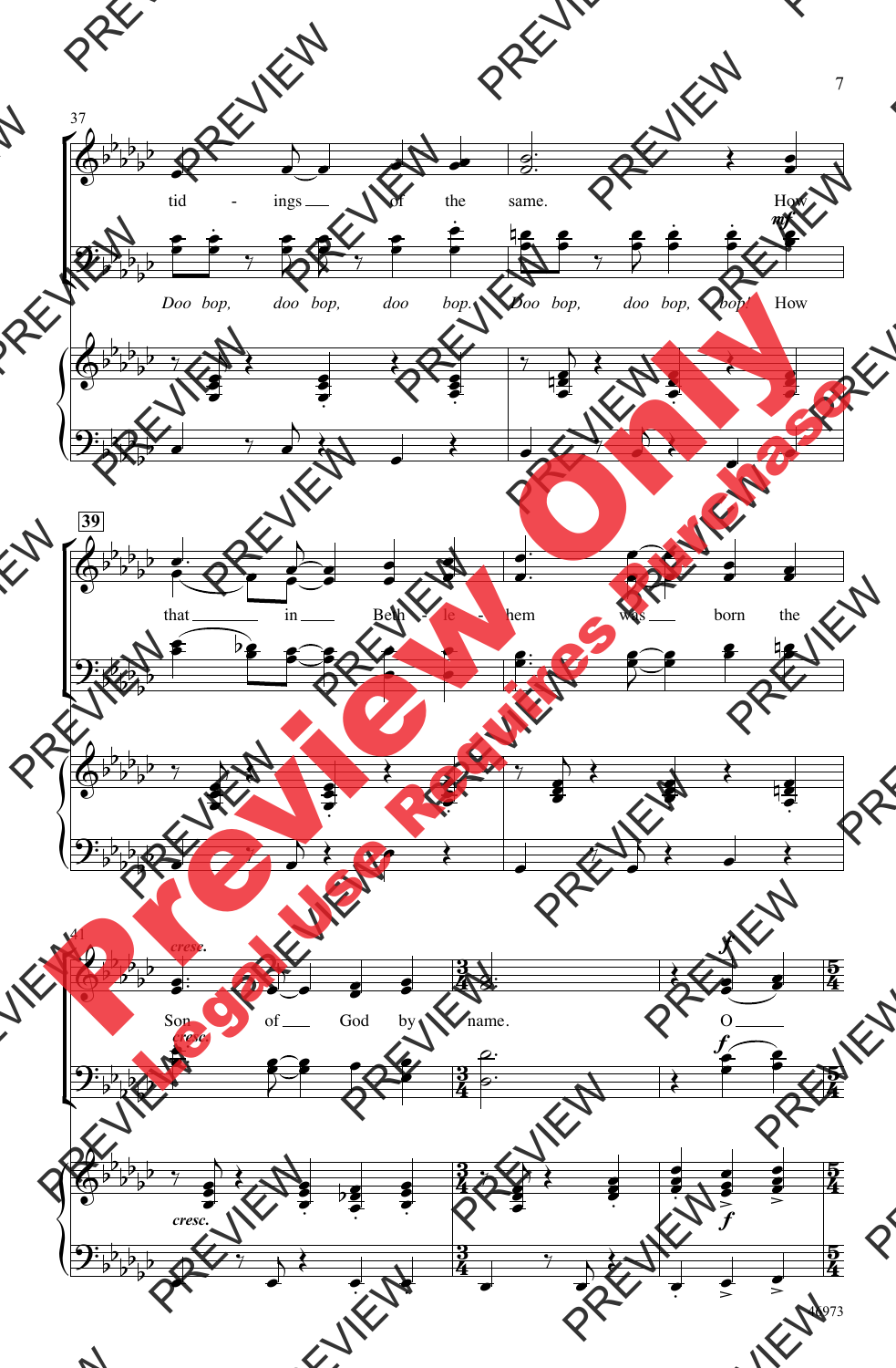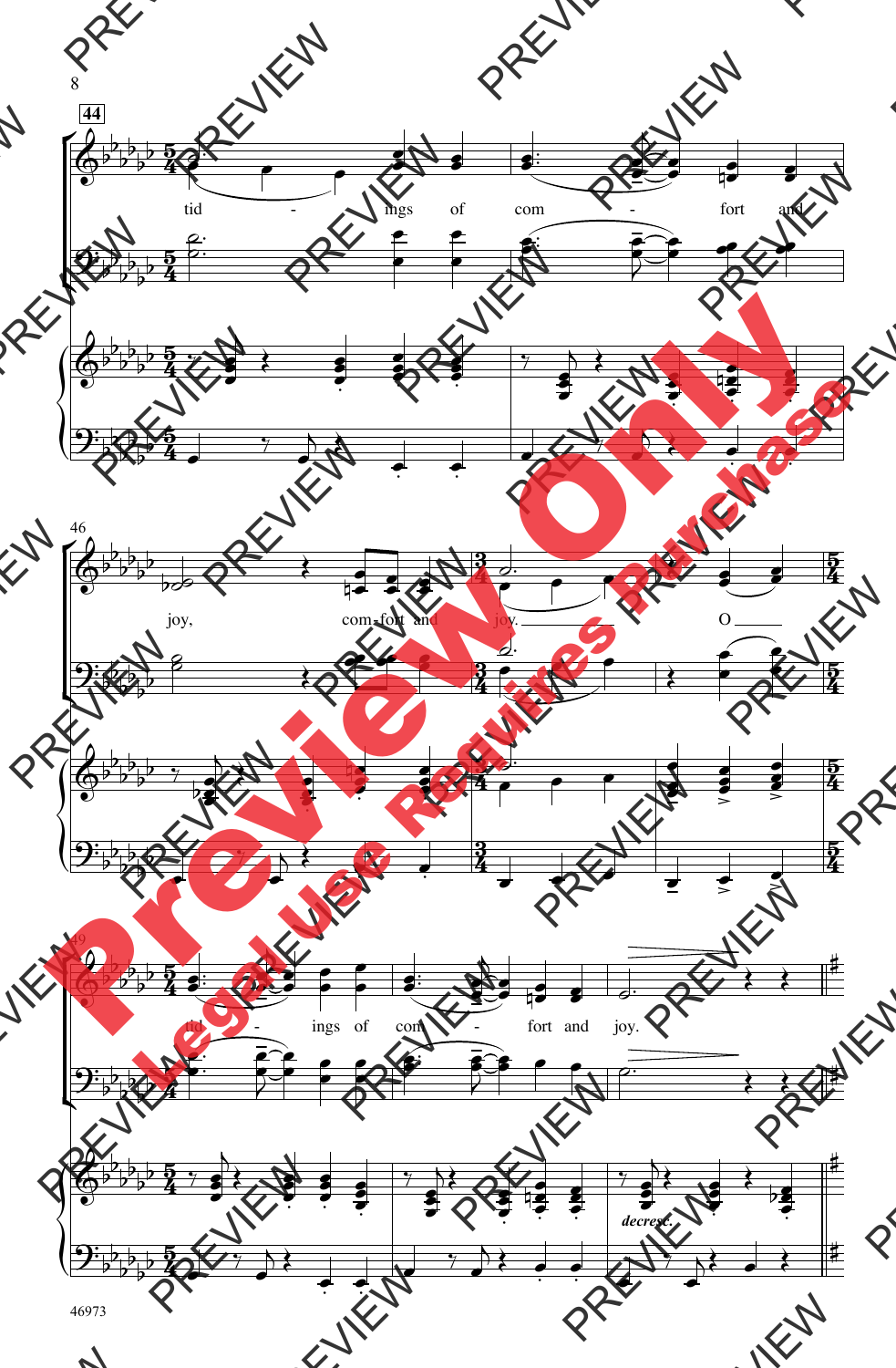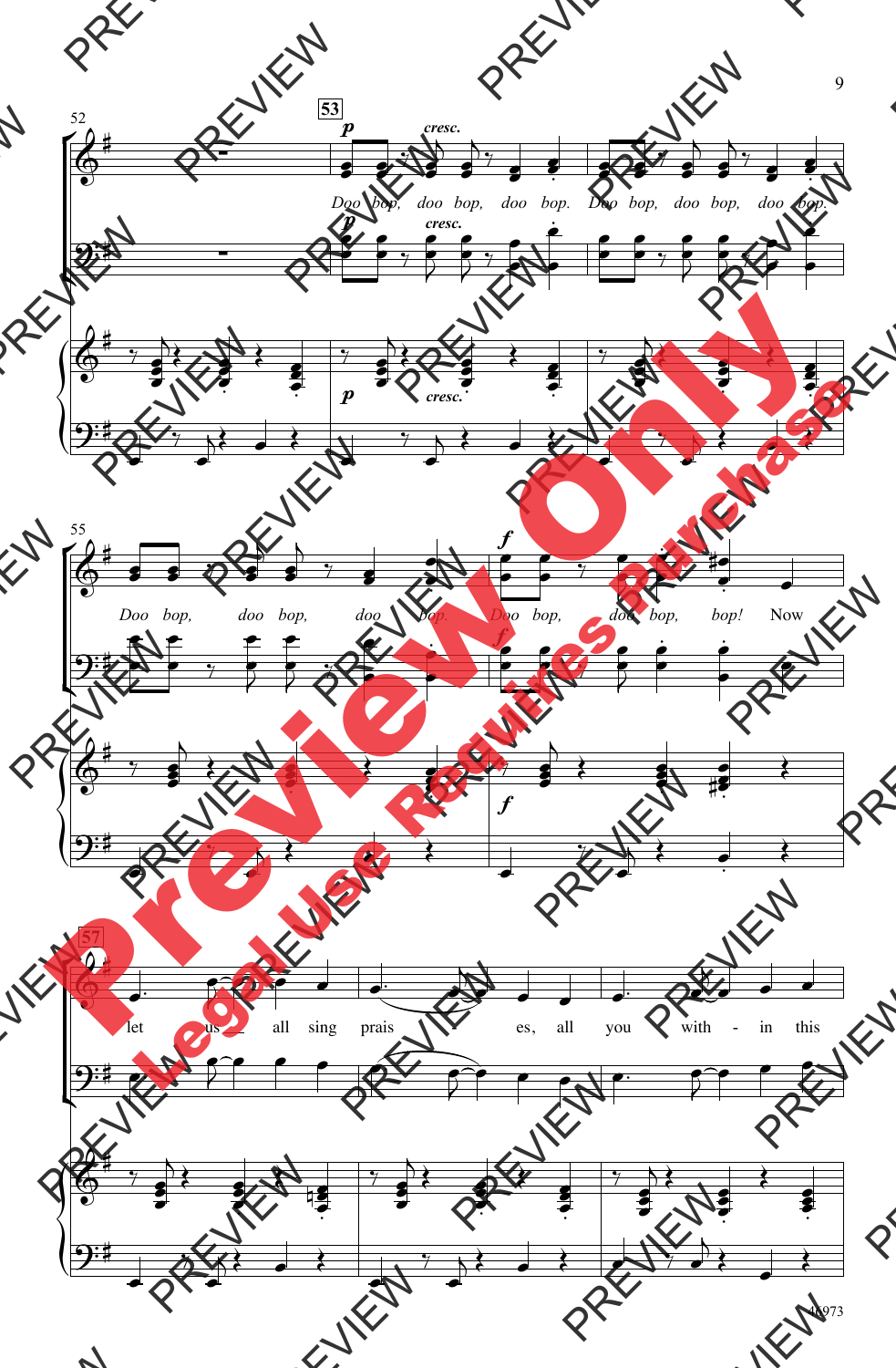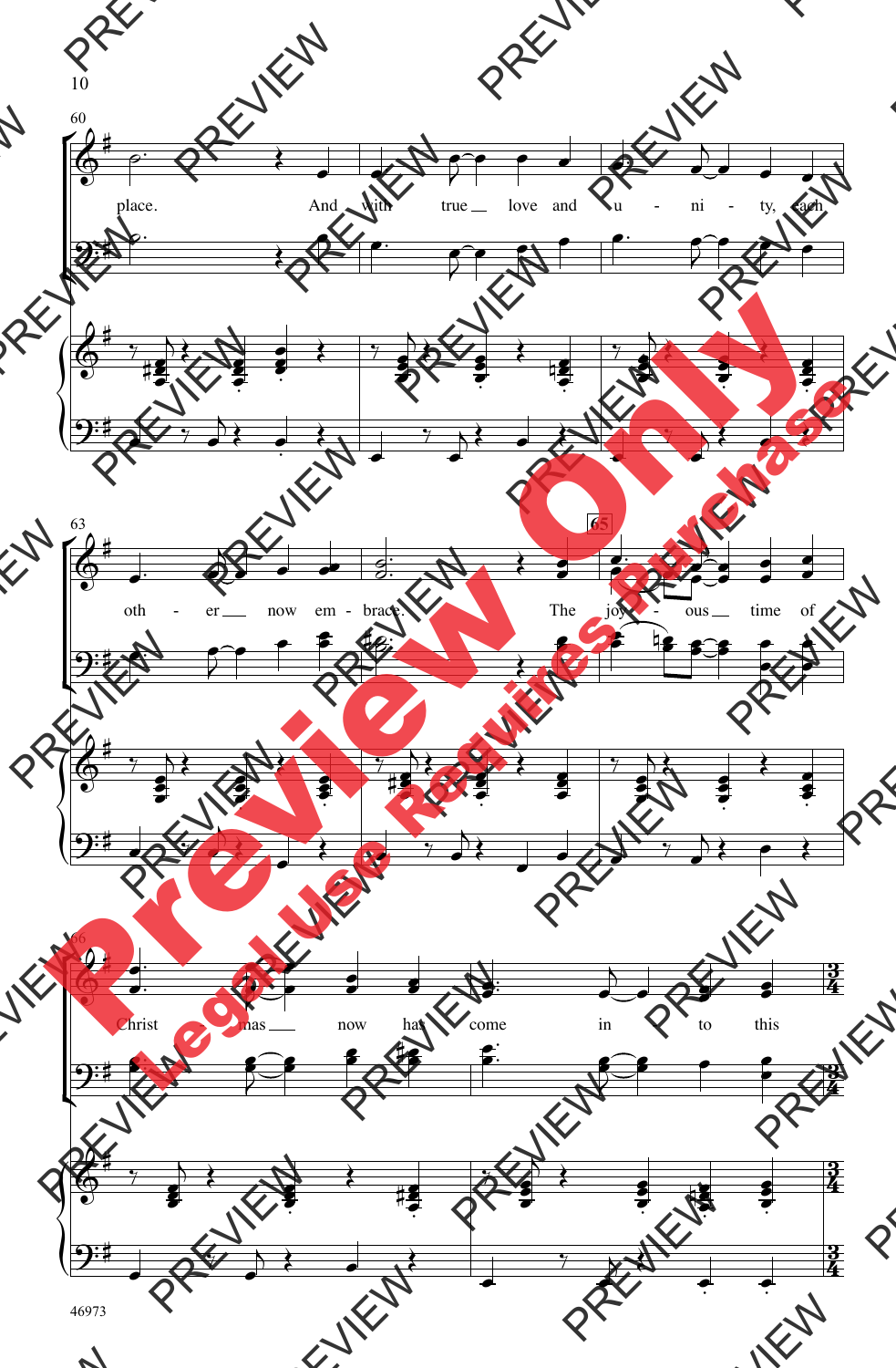

46973